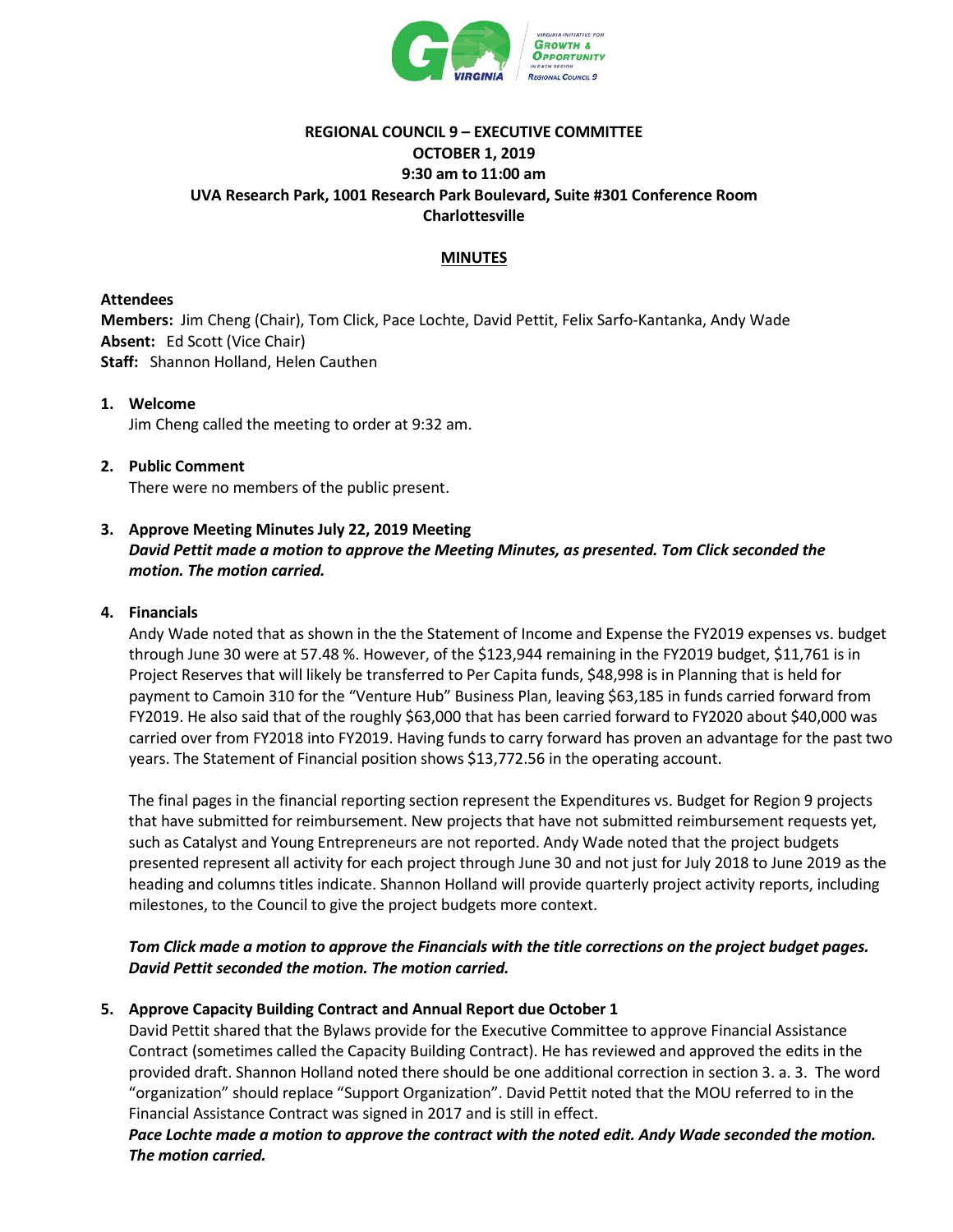## **6. Vote for Region 9 Growth Plan Update Final (2019)**

Shannon Holland reported to the Executive Committee that the Region 9 Growth Plan Update was approved by the GO Virginia Board on September 10, 2019. The Executive Committee advised her to report the same to the Council at the October 10 meeting and that a vote to accept was not required.

### **7. Update on "Venture Hub" Planning Grant**

Jim Cheng reported that immediately following the Executive Committee meeting, there would be a Region 9 Innovation Task Force Meeting where the final draft of the "Venture Hub" Business Plan would be edited. The "Venture Hub" Business Plan was funded by a Region 9 Planning Grant. Camoin 310, the plan's consultant, is will present to the Council at the October 10 Council Meeting.

#### **8. Regional Entrepreneurship Investment (REI) opportunity and Rural Entrepreneurship**

Jim Cheng led a discussion about the possibility of doing a contract extension with Camoin 310 or funding a separate planning grant for a rural entrepreneurship initiative now that the "Venture Hub" Business Plan planning grant was near completion. Significant interest was expressed around supporting rural localities. Such an initiative will be put on the agenda for the October 10 Council Meeting. No action was taken regarding the REI opportunity.

## **9. Chair Update**

Jim Cheng asked for feedback on the draft FY2020 Council priorities and asked Shannon Holland to update based on that feedback. Shannon Holland will update and get feedback from the Council. Jim Cheng reported that Kim Blosser, President, Lord Fairfax Community College, accepted the invitation to be a special guest of the Council, per the letter included in the packet. He also shared a copy of a Letter of Support that Ed Scott and he had signed in support of a regional broadband project. He added that Sara Dunnigan is the new Executive Director for GO Virginia at DHCD and she will attend the next Council Meeting followed by a lunch with he and Ed. He and Ed Scott are also planning to attend a combined Regional Council Leadership and GO Virginia Board Meeting in Richmond on December 9. Finally, Jim Cheng discussed the fact that with Tom Farrell coming on as the new GO Virginia Board Chair, some regions are writing letters about the GO Virginia program and he asked the Executive Committee to think about whether Region 9 may want to communicate any feedback in this way.

#### **10. Director Update**

Shannon Holland reported that she had completed on-boarding meetings with new Council Members including: Kurt Krueger, Paul McCulla, Shelby Bruguiere, and Liz Walker.

Shannon Holland reported that there was \$11,761 of the \$111,111 in Project Reserve funding remaining in the FY2019 Capacity Building Budget. She reminded the committee that the Council previously moved \$99,350 of the \$111,111 Project Reserves total budget to Per Capita project funds in order to fully fund the Regional Business Park and Young Entrepreneurs projects. She noted that as we come to the end of the fiscal year, the Chair will need to sign a letter to transfer these funds to Per Capita projects. Shannon Holland added that the Council didn't have the 50% match required to use the \$11,761 for capacity building activities.

## **11. Other Business**

No other business was presented.

## **12. Staff compensation for Growth Plan Update**

Shannon Holland left the room at 10:52 am so that the committee could discuss a personnel compensation matter with Helen Cauthen, President, Central Virginia Partnership.

#### **13. Adjourn**